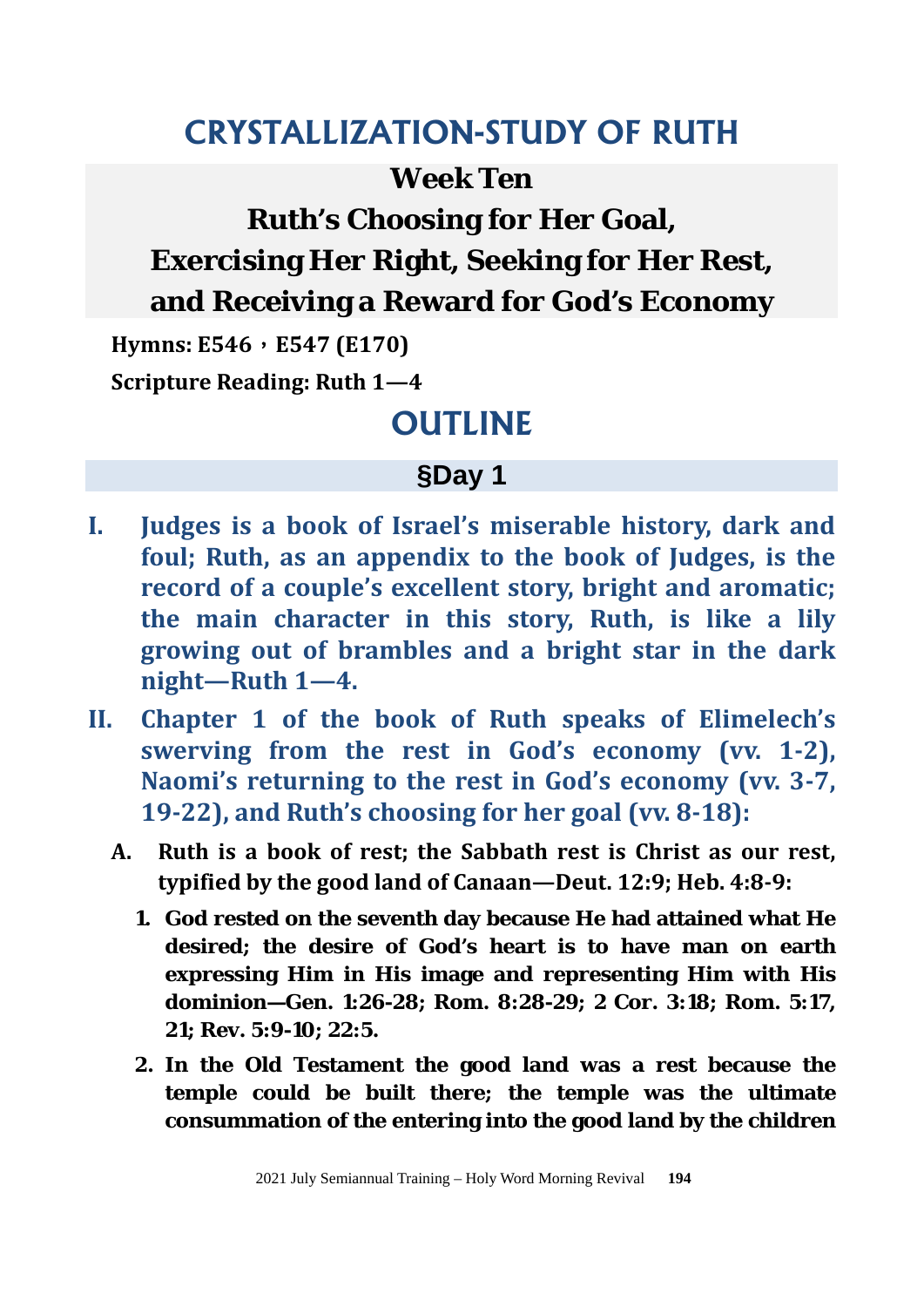**of Israel; with the temple God could have His expression and His representation for His kingdom, government, and administration—1 Kings 8:1-11.**

- **3. Christ is rest to the saints in three stages:**
	- **a.In the church age the heavenly Christ, the One who has expressed, represented, and satisfied God and who rests from His work and sits at the right hand of God in the heavens, is the rest to us in our spirit; as our rest, He is our perfect peace and full satisfaction—Matt. 11:28-29.**
	- **b. In the millennial kingdom, after Satan has been removed from the earth (Rev. 20:1-3), God will be expressed, represented, and satisfied by Christ and the overcoming saints; then Christ with the kingdom will be the rest in a fuller way to the overcoming saints, who will be co-kings with Him (vv. 4, 6) and share and enjoy His rest.**
	- **c. In the new heaven and new earth, after all the enemies, including death, the last enemy, have been made subject to Him (1 Cor. 15:24-27), Christ, as the all-conquering One, will be the rest in the fullest way to all of God's redeemed for eternity.**

#### **§Day 2**

- **B. For Elimelech to leave the good land meant that he was swerving from the rest in God's economy, thus cutting himself off from God's economy; he swerved from Bethlehem, the birthplace of the coming Christ (Micah 5:2; Luke 2:4-7), in Judah, the top part of the good land (Gen. 49:8-10; Exo. 3:8b; Deut. 8:7-10), to Moab, a country of idolatry (Judg. 10:6).**
- **C. Naomi's returning to the Holy Land was her returning to the rest in God's economy from Moab, the country of idolatry, to Judah, the land of Immanuel (Isa. 8:8), to arrive at Bethlehem, the birthplace of Christ (Ruth 1:19a, 22b); she returned with Ruth, her daughter-in-law given to her by God for the accomplishing of His economy concerning Christ (v. 22a).**
- **D. Ruth chose the goal of participating with God's elect in the**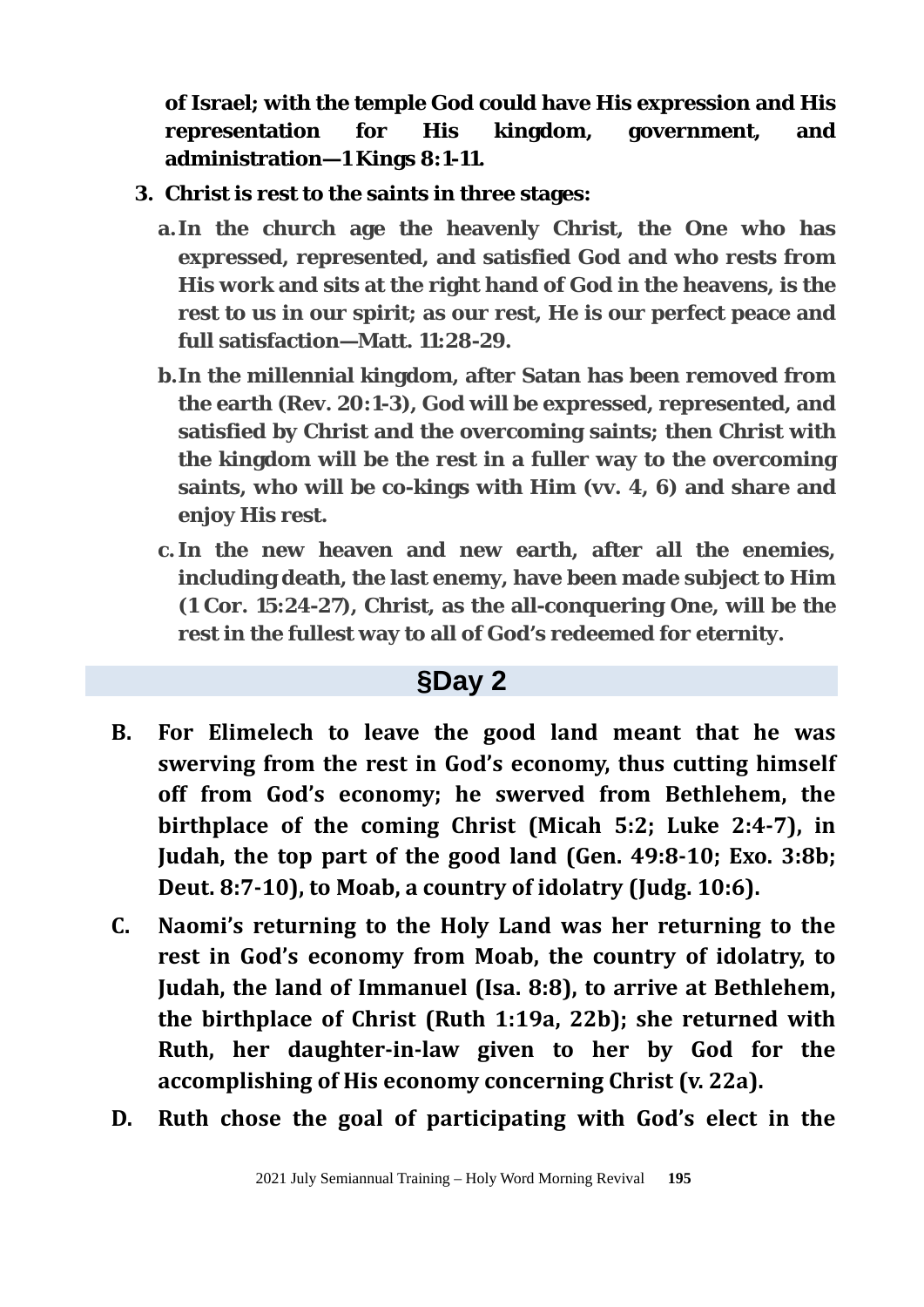**enjoyment of Christ, and she became an important ancestor of Christ, one who helped bring forth Christ into mankind; this was her choosing God and His kingdom for the carrying out of God's economy concerning Christ—Matt. 1:5-6.** 

## **§Day 3 & Day 4**

- **III. Chapter 2 of the book of Ruth speaks of Ruth, as one who had returned to God from her heathen background, exercising her right to partake of the rich produce of the inheritance of God's elect:**
	- **A. According to her threefold status as a sojourner, a poor one, and a widow, Ruth exercised her right to glean the harvest; her gleaning was not her begging but her right.**
	- **B. God's ordinance concerning the reaping of the harvest was that Jehovah would bless the children of Israel if they left the corners of their fields and the gleanings for the poor, the sojourners, the orphans, and the widows—Lev. 23:22; 19:9-10; Deut. 24:19.**
	- **C. Boaz obeyed this ordinance, thereby testifying to his great faith in Jehovah; under God's sovereignty, this ordinance seems to have been written for one person—Ruth.**
	- **D. Just as Ruth had the right to enjoy the produce of the good land after coming into the land, so we have the right to enjoy Christ as our good land after believing into Him; Ruth's exercising of her right to gain and possess the produce of the good land signifies that, after believing into Christ and being organically joined to Him in our "joined" spirit (Rom. 8:16; 1 Cor. 6:17), we must begin to pursue Christ in order to gain, possess, experience, and enjoy Him (Phil. 3:7-16).**
	- **E. The book of Ruth portrays the way, the position, the qualification, and the right of sinners to participate in Christ and to enjoy Christ; according to God's ordination, we who have believed into Christ have been qualified and positioned to claim**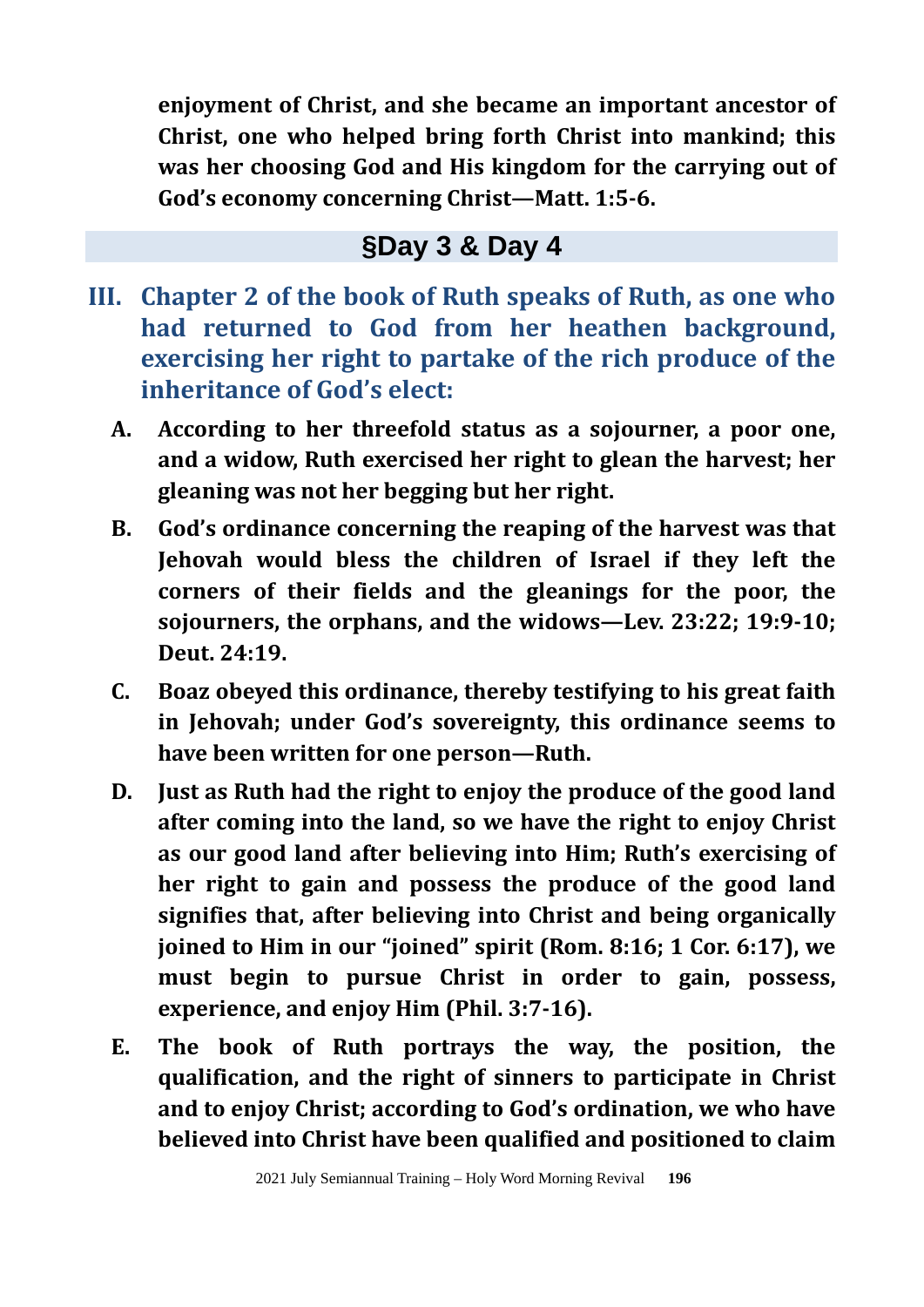**our right to enjoy Christ (Col. 1:12; Rev. 2:7; 22:14).** 

- **F. As a narration, the book of Ruth is lovely, touching, convincing, and subduing; in the aromatic story in chapter 2, four types are implied:**
	- **1. Boaz, rich in wealth (v. 1), typifies Christ, who is rich in the divine grace (2 Cor. 12:7-9).**
	- **2. The field of the God-promised good land (Ruth 2:2-3) typifies the all-inclusive Christ, who is the source of all the spiritual and divine products for the life supply of God's elect (Phil. 1:19-21a).**
	- **3. Barley and wheat (Ruth 2:23) typify Christ as the material for making food for both God and His people (Lev. 2; John 6:9, 33, 35).**
	- **4. Ruth, a Moabitess, a heathen sinner alienated from God's promises (Deut. 23:3; cf. Eph. 2:12), being given the right to partake of the gleanings of the harvest of God's elect typifies the Gentile "dogs" who are privileged to partake of Christ as the crumbs under the table of the portion of God's elect children (Matt. 15:21-28 and footnote 1 on v. 27).**

## **§Day 5**

- **IV. Chapter 3 of the book of Ruth speaks of Ruth's seeking for her rest:**
	- **A. "Naomi, her [Ruth's] mother-in-law, said to her, My daughter, I must seek some resting place for you, that it may go well with you"—v. 1:** 
		- **1. Naomi realized that the proper person to be Ruth's husband was Boaz; hence, Naomi acted as a "middleman" in order to prod Ruth to get married.**
		- **2. The genuine ministers of the New Testament are like Naomi in that they stir up the believers in Christ to love Him as their Bridegroom that they may take Him as their Husband—2 Cor. 11:2; Rev. 19:7; 21:9-10.**
		- **3. The only way for us to have rest is to take Christ as our Husband; we must know Him as our Husband and take Him as our**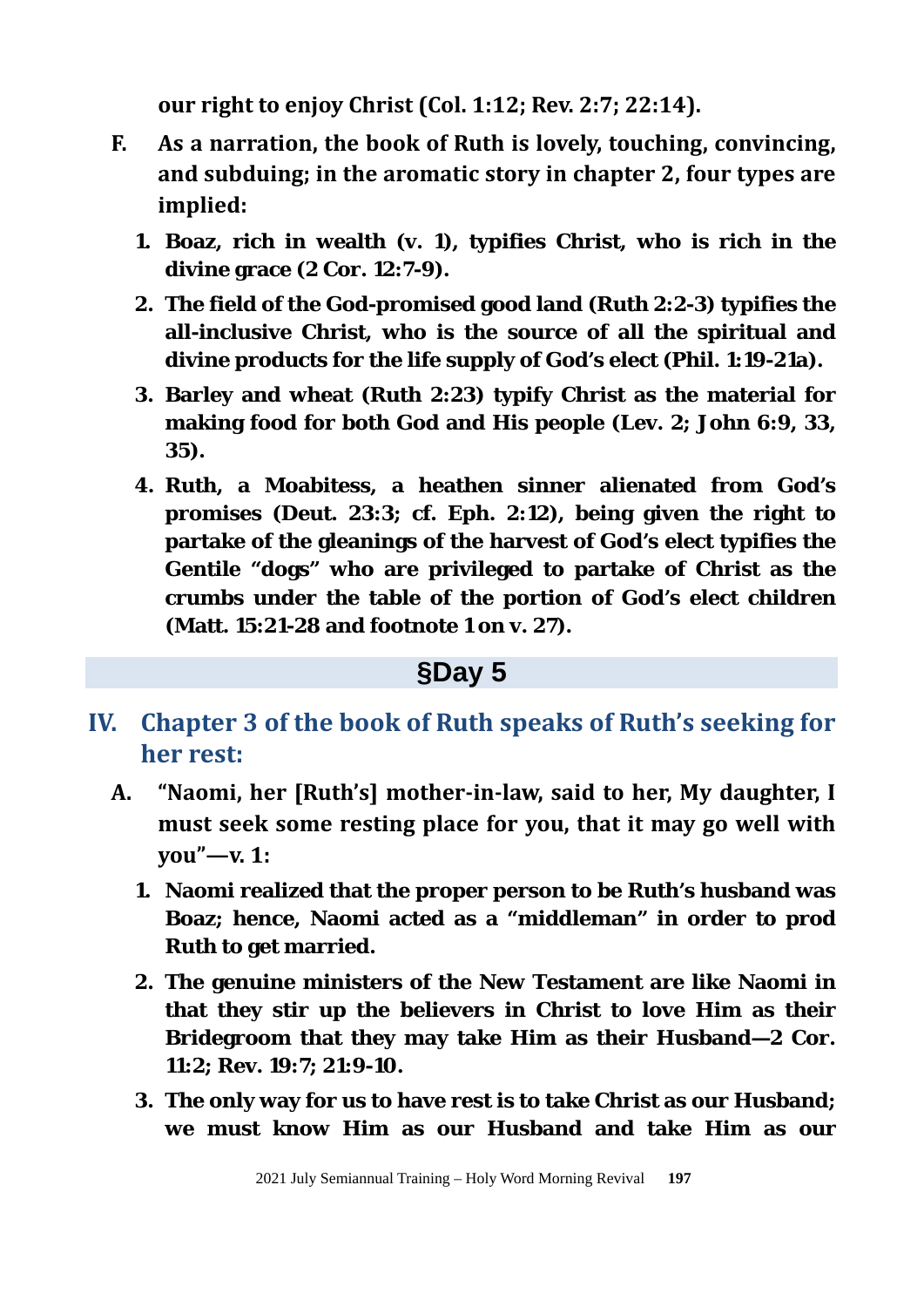**Husband, living in the closest and most intimate contact with Him—1 Cor. 2:9; cf. 16:22.**

- **4. If we marry Christ, taking Him as our Husband, our life will be changed; we will realize that we must have a wife's fidelity, and we will learn how to enjoy Christ as our life and our person, walking and behaving in oneness with Him—2 Cor. 2:10.**
- **B. After coming to the good land and exercising her right to enjoy its rich produce, Ruth still needed a home so that she could have rest; this kind of rest could come only through marriage:**
	- **1. Although we may be saved and love the Lord, in order to have a home for our rest we must marry the Lord Jesus, taking Him as our Husband, and live together with Him in the church as our home—Rom. 7:4; 2 Cor. 11:2; Eph. 5:25-27.**
	- **2. Christ as our Husband and the church as our home are a complete unit for us to have a proper and adequate rest (v. 32).**

#### **§Day 6**

- **C. Considered in the light of Matthew 1:5-6 and 16, Ruth's seeking for her rest was actually for the continuation of the genealogy to bring in Christ.**
- **D. Boaz told Ruth, "I am a kinsman, yet there is a kinsman closer than I"—Ruth 3:12:**
	- **1. In this verse the first kinsman of Ruth's husband, Ruth's closest kinsman, typifies our natural man, who cannot and will not redeem us from the indebtedness (sin) of our old man (4:1-6).**
	- **2. Boaz, the second kinsman of Ruth's husband, typifies Christ, who partook of blood and flesh (Heb. 2:14) to be our Kinsman and who can redeem us from our sin, recover the lost right of our natural man in God's creation, be our new Husband in His divine organic union with us, and take us as His counterpart for His increase (Ruth 4:7-13).**
- **V. Chapter 4 of the book of Ruth speaks of Ruth's receiving a reward for God's economy:** 
	- **A. As part of her reward for God's economy, Ruth gained a**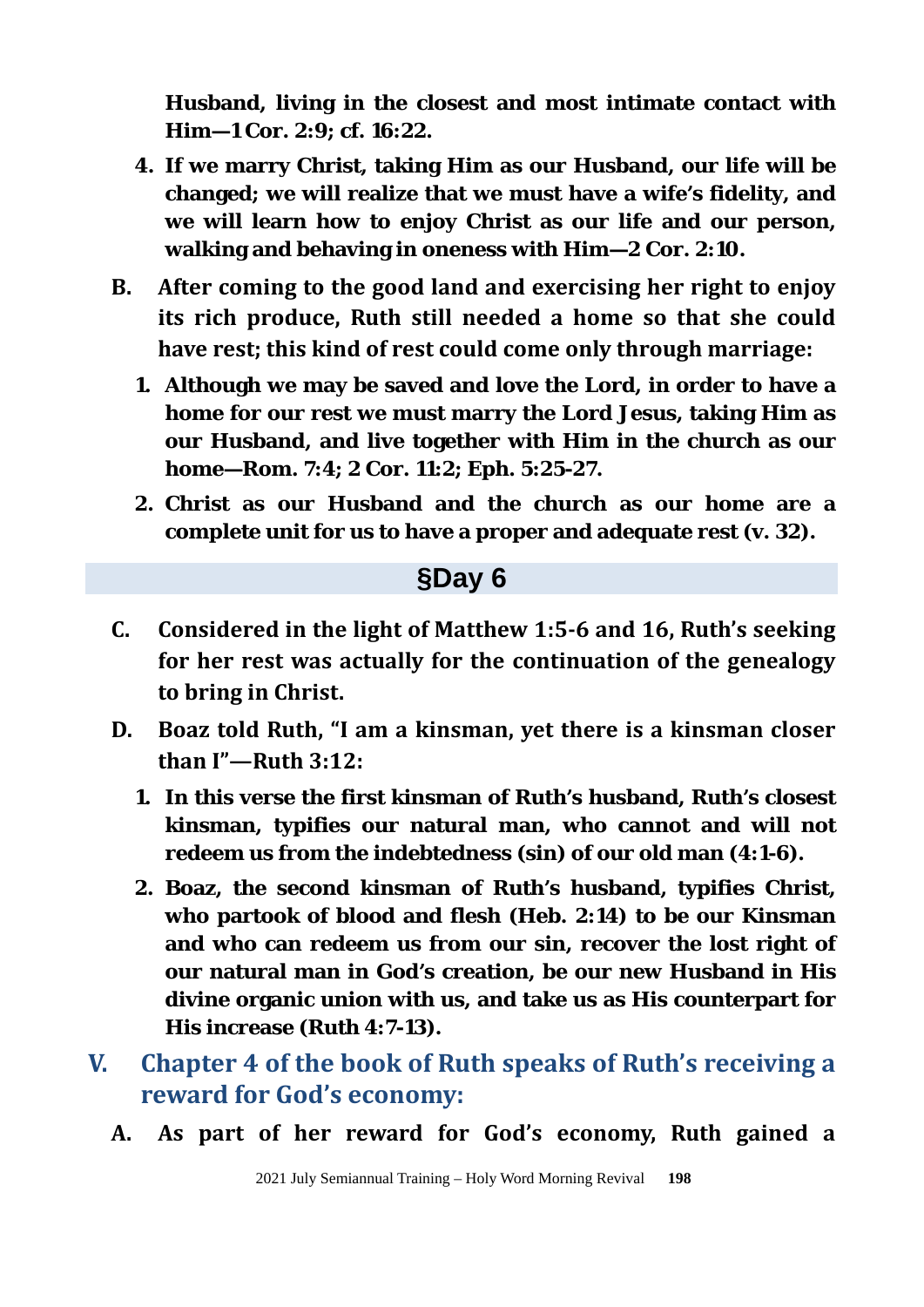**redeeming husband, who typifies Christ as the redeeming Husband of the believers; now as believers in Christ, we have a Husband who is our eternal, present, and daily Redeemer, rescuing us, saving us, delivering us, from all our troubles.**

- **B. In addition to gaining a redeeming husband, Ruth was redeemed from the indebtedness of her dead husband (vv. 1-9); this typifies the believers being redeemed from the sin of their old man:**
	- **1. According to Romans 6:6 and 7:2-4, the dead husband, our old husband, is our old man; God created us to be His wife, but we rebelled against Him; we gave Him up and assumed the position of a husband for ourselves.**
	- **2. Our sinful husband encumbered us with many debts, but on the day we married Christ, we received a Husband who is our almighty, omnipotent Redeemer; we all need Christ to be such a Husband to us, and we should habitually come to Him and simply say, "Lord Jesus, I need You."**
- **C. Another aspect of Ruth's reward is that she became a crucial ancestor in the genealogy to bring in the royal house of David for the producing of Christ (Ruth 4:13b-22; Matt. 1:5-16); this indicates that she had an all-inclusive and all-extensive gain with the position and capacity to bring Christ into the human race; she is thus a great link in the chain that is bringing Christ to every corner of the earth.**
- **D. Ruth not only became a crucial ancestor in the genealogy for the producing of Christ, but she also continued the line of the God-created humanity for the incarnation of Christ; the incarnation of Christ was a matter of His being brought out of eternity into time and with His divinity into humanity:**
	- **1. Every day of our Christian life should be a continuation of Christ's incarnation, with Christ being brought forth in order to be born into others through our ministering Christ as the Spirit into them—2 Cor. 3:6.**
	- **2. In order for this to happen, we all need to speak for Christ, to**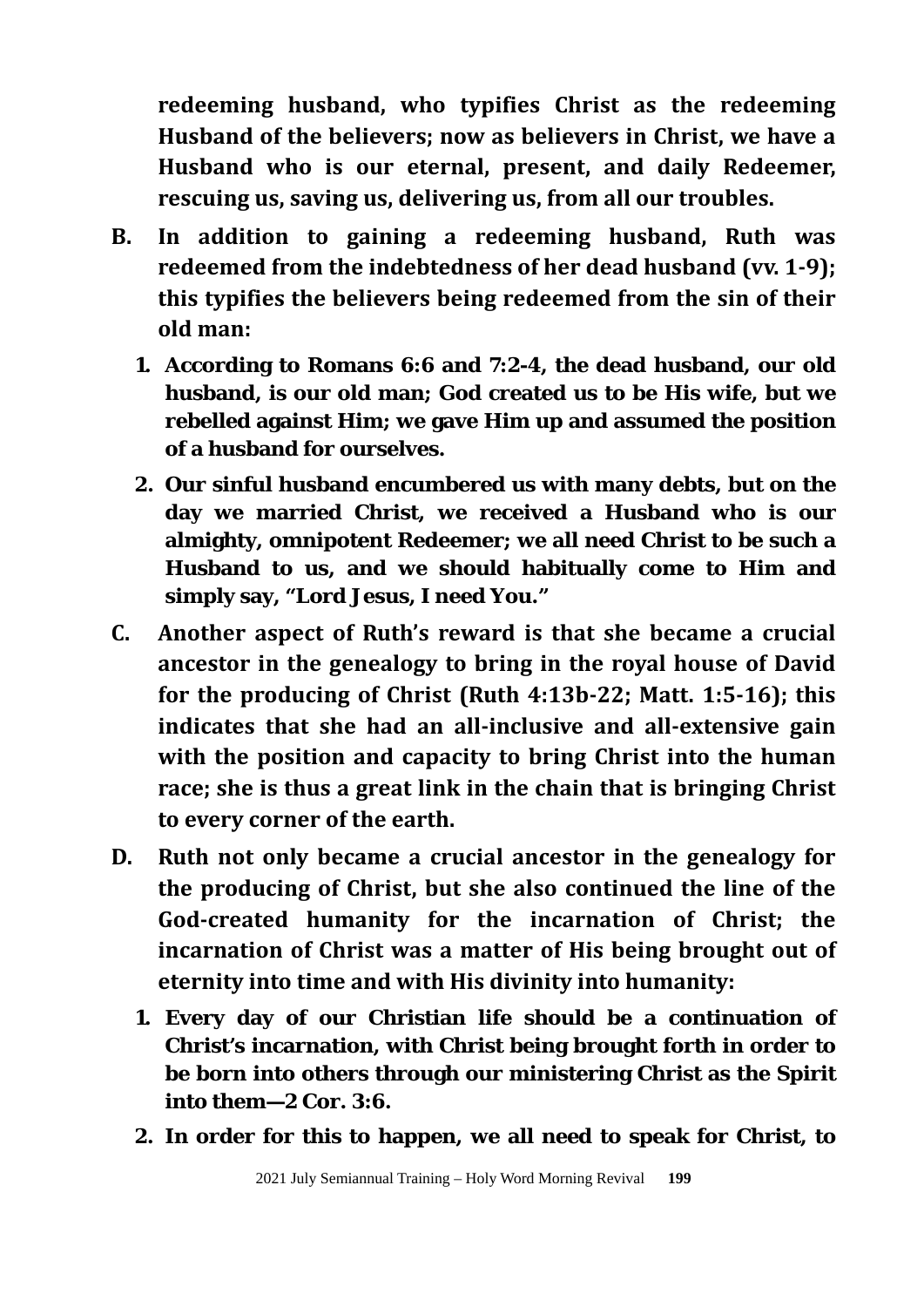**speak forth Christ, and to speak Christ into others; ministering Christ in this way will surely change us, and the ones for whom we care, in a metabolic way for our transformation into His image—v. 18; 4:1.**

# **WEEK 10 — DAY 1**

### **Morning Nourishment**

**Gen. 2:2 And on the seventh day God finished His work which He had done, and He rested on the seventh day from all His work which He had done.**

#### **Heb. 4:9 So then there remains a Sabbath rest for the people of God.**

Judges is a book of Israel's miserable history, dark and foul; Ruth is the record of a couple's excellent story, bright and aromatic. The main character in this story is like a lily growing out of brambles and a bright star in the dark night. (Ruth 1:1, footnote 1)

The book of Ruth speaks of Christ being brought into mankind through incarnation. This is the real rest. Ruth is thus a book of rest. As we will see, after Ruth married Boaz, they brought forth a child, Obed, and Ruth enjoyed a rest with an absolute satisfaction and full expectation for her descendants. The following generations enjoyed rest under David. Then after one thousand years, they enjoyed the real rest with the Lord Jesus. Two thousand years later, this rest will be enjoyed in a fuller way in the millennial kingdom with Christ as the King. After the millennium, the enjoyment of this rest will consummate in the New Jerusalem in the new heaven and new earth for eternity. This matter of rest is the key to the book of Ruth. (Life-study of Ruth, pp. 5-6)

## **Today's Reading**

God rested because He had finished His work and was satisfied. God's glory was manifested because man had His image, and His authority was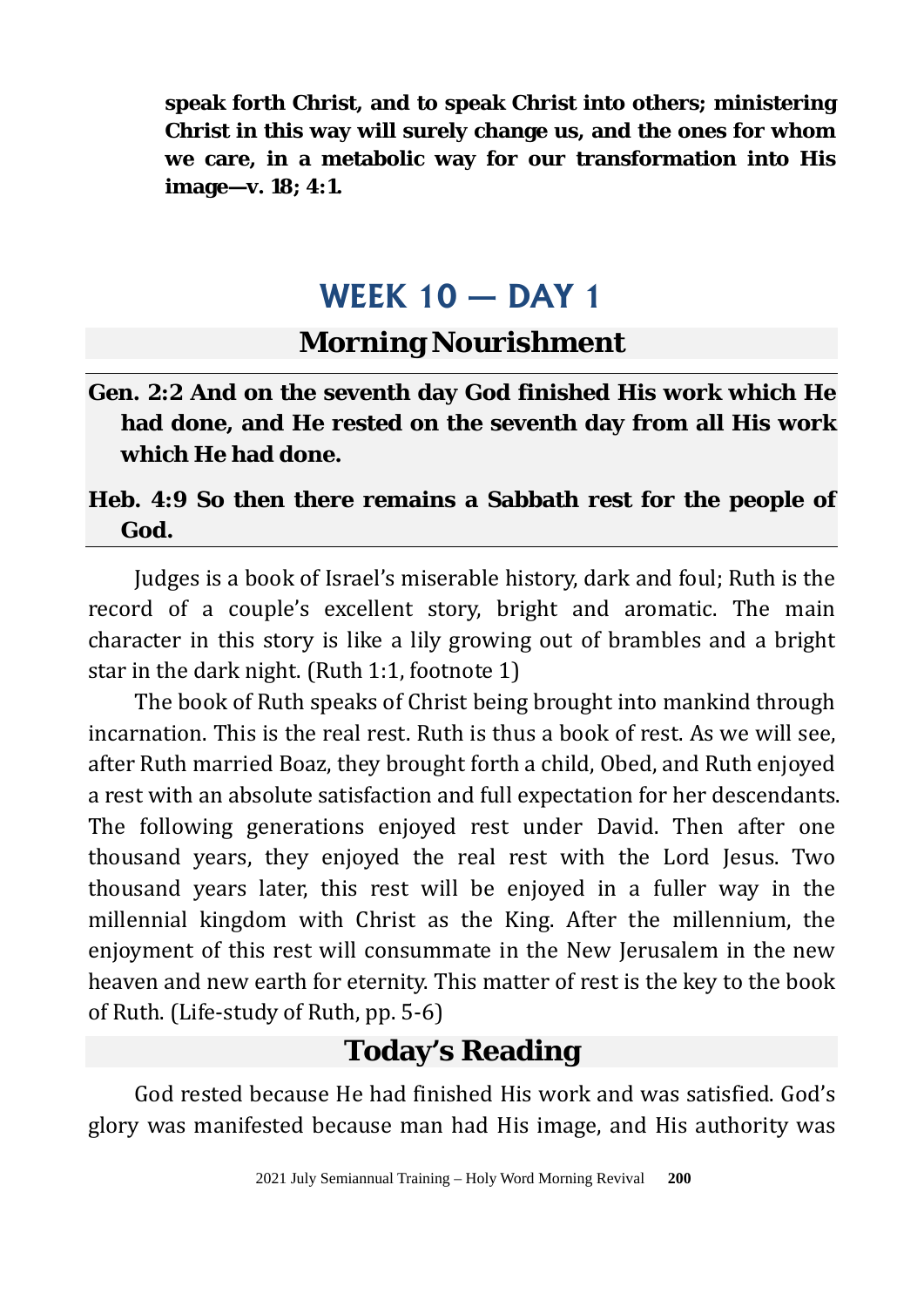about to be exercised for the subduing of His enemy, Satan. As long as man expresses God and deals with God's enemy, God is satisfied and can rest. Later, the seventh day was commemorated as the Sabbath (Exo. 20:8-11). God's seventh day was man's first day. God had prepared everything for man's enjoyment. After man was created, he did not join in God's work; he entered into God's rest. Man was created not to work but to be satisfied with God and rest with God (cf. Matt. 11:28-30).

The Sabbath was made for man, not man for the Sabbath (Mark 2:27). The rest in Genesis 2:2 is a seed that develops through the Bible and is harvested in Revelation. The development of this seed includes the rest of the Sabbath day (Exo. 20:8-11) and the rest of the good land (Deut. 12:9; Heb. 4:8) in the Old Testament, the rest of the Lord's Day in the New Testament (Rev. 1:10; Acts 20:7; 1 Cor. 16:2), and the rest of the millennial kingdom (Heb. 4:1, 3, 9, 11). The consummation of rest is the rest of the new heaven and new earth with the New Jerusalem, in which all the redeemed saints will express God's glory (Rev. 21:11, 23) and reign with God's authority (Rev. 22:5b) for eternity. (Gen. 2:2, footnote 1)

This Sabbath rest is Christ as our rest, typified by the good land of Canaan (Deut. 12:9; Heb. 4:8). Christ is rest to the saints in three stages: (1) in the church age, as the heavenly Christ, the One who rests from His work and sits on the right hand of God in the heavens, He is the rest to us in our spirit (Matt. 11:28-29); (2) in the millennial kingdom, after Satan is removed from this earth (Rev. 20:1-3), Christ with the kingdom will be the rest in a fuller way to the overcoming saints, who will be His co-kings (Rev. 20:4, 6), sharing and enjoying His rest; (3) in the new heaven and new earth, after all the enemies, including death, the last enemy, have been made subject to Him (1 Cor. 15:24-27), Christ, as the all-conquering One, will be the rest in the fullest way to all God's redeemed for eternity. But the Sabbath rest mentioned here and typified by the rest of the good land of Canaan covers only the first two stages of Christ's being our rest; it does not include the third stage. The rest in the first two stages is a prize to His diligent seekers, who not only are redeemed but also have enjoyed Him in a full way, thus becoming the overcomers, whereas the rest in the third stage is not a prize but the full portion allotted to all the redeemed ones. (Heb.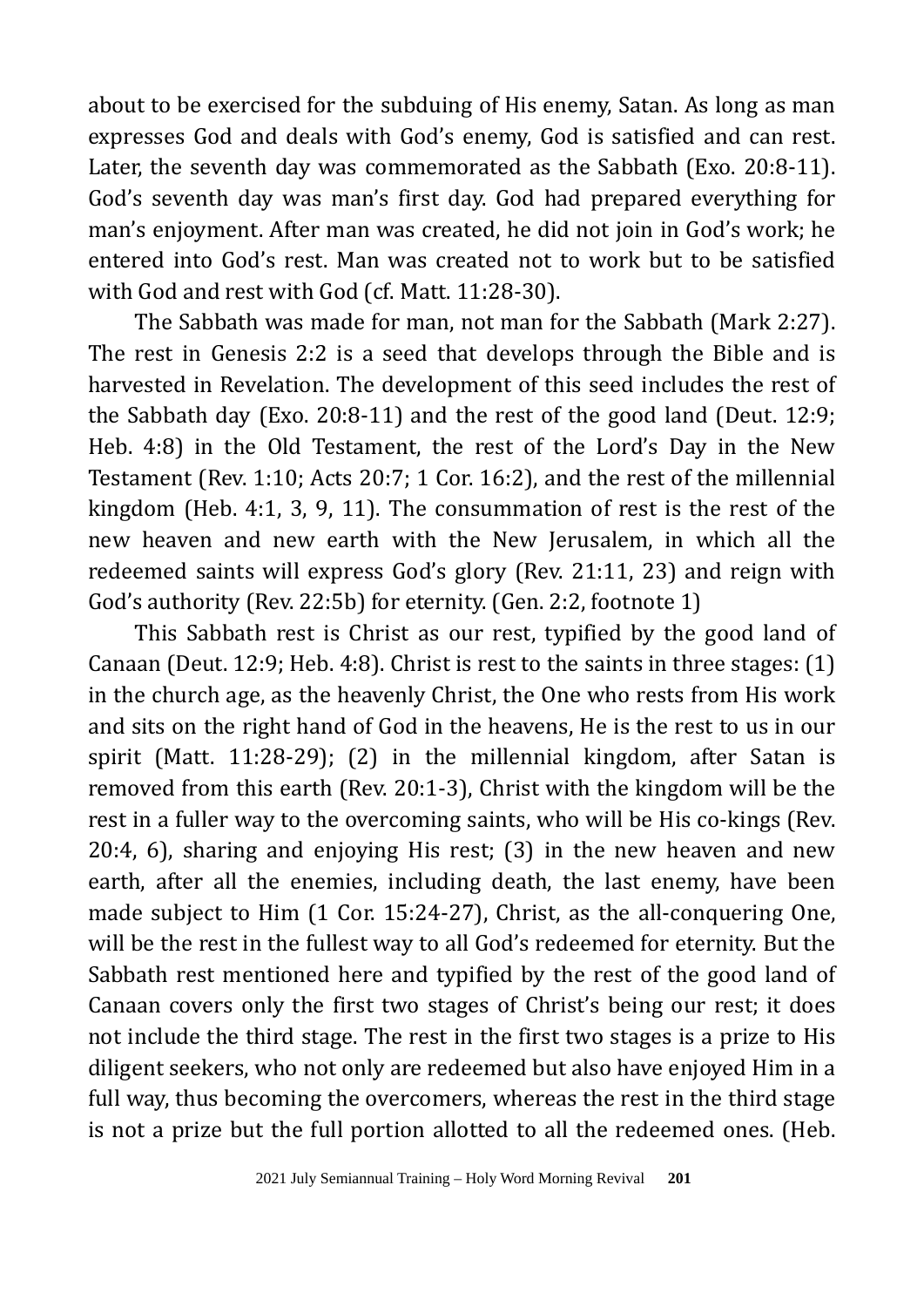### 4:9, footnote 1)

Further Reading: Life-study of Ruth, msg. 1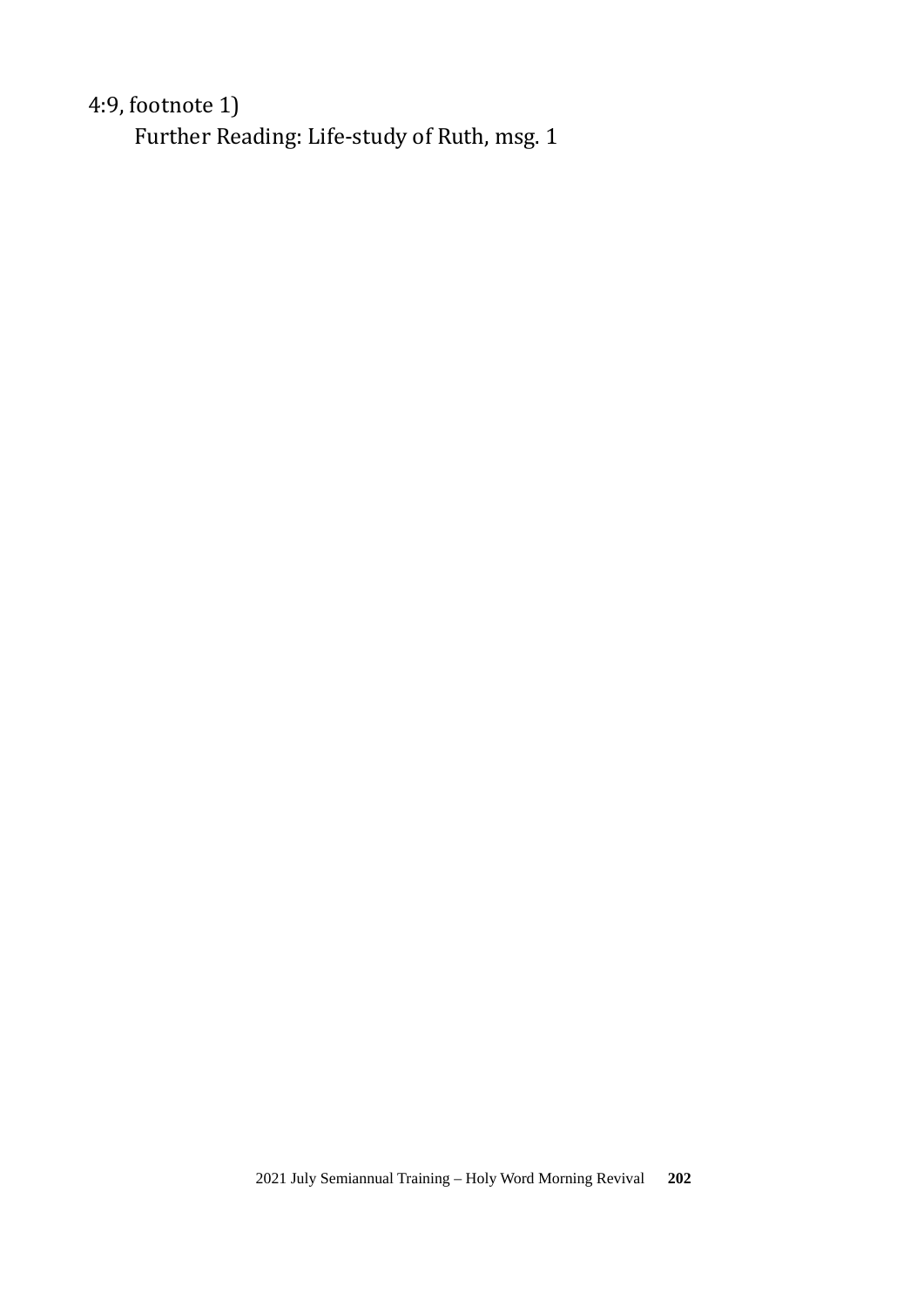### **Morning Nourishment**

**Ruth 1:16 But Ruth said, Do not entreat me to leave you…. For wherever you go, I will go, and wherever you dwell, I will dwell; and your people will be my people, and your God will be my God.** 

#### **19 So the two of them traveled until they came to Bethlehem…**

#### **Matt. 2:1 …Jesus was born in Bethlehem of Judea…**

In Ruth 1:1 and 2 we see that Elimelech swerved from the rest in God's economy. He was in the good land and had a portion of it, and he should have remained there. Remaining in the good land that God has promised and given is the real rest. Israel's rest, their prosperity for their enjoyment and their contentment, was related to their situation with God in His economy. For an Israelite to leave the good land meant that he was cutting himself off from God's eternal economy. Elimelech's mistake was to swerve from the ground, the standing, which gave him the opportunity to enjoy the rest in the good land. He swerved from Bethlehem in Judah…. Bethlehem, the city of David, was designated as the birthplace of the coming Christ (Micah 5:2; Luke 2:4-7). In the eyes of God, Bethlehem was a very special place, for it was the place where He, through incarnation, would be born to be a man.

Judah was the land of the royal tribe among Israel (Gen. 49:8-10)…. It was the top part of the God-promised land (Exo. 3:8b), the top part of the good land (Deut. 8:7-10), and the top part of the land of Immanuel (Isa. 8:8). How mistaken Elimelech was in swerving from this land! Elimelech swerved from Bethlehem in Judah to Moab, a place of incest rejected and condemned by God [Gen. 19:30-38; Deut. 23:2-4]…. Moab was a country of idolatry (Judg. 10:6). (Life-study of Ruth, pp. 5-7)

## **Today's Reading**

Naomi returned from Moab, the country of idolatry,…to Judah, the land

2021 July Semiannual Training – Holy Word Morning Revival **203**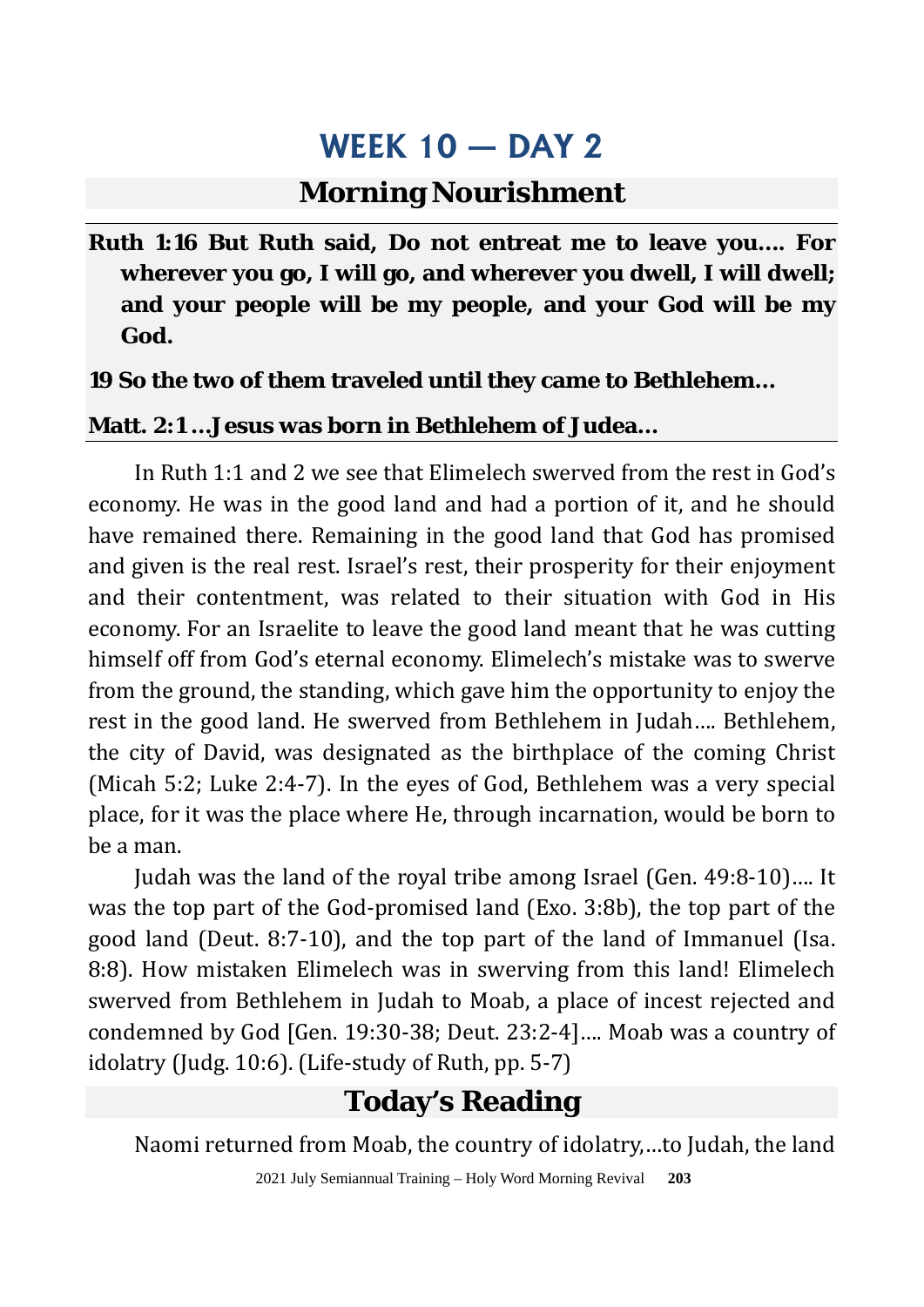of Immanuel. Naomi returned because she had been stripped by God first of her husband and then of her two sons, leaving her and her two daughters-in-law as widows without children (Ruth 1:5, 20-21). Naomi returned also because she had heard that Jehovah had visited His people by giving them food (v. 6).

Naomi returned [to Bethlehem] with Ruth, her daughter-in-law given to her by God for the accomplishment of His economy concerning Christ (v. 22a).

In verses 8 through 18 we have an account of Ruth's choosing for her goal…. Naomi made a proposal to her two daughters-in-law for their future. She said to them, "Go and return, each of you, to your mother's house. May Jehovah deal kindly with you, just as you have dealt with the dead and with me. May Jehovah grant you to find rest, each of you in the house of your husband" (vv. 8-9a). Then she kissed them….Orpah kissed her mother-in-law, but Ruth clung to her. Naomi said to Ruth, "Your sister-in-law has now returned to her people and to her gods; return with your sister-in-law" (vv. 14-15). Ruth said to Naomi, "Do not entreat me to leave you and turn away from following after you. For wherever you go, I will go, and wherever you dwell, I will dwell; and your people will be my people, and your God will be my God. Where you die, I will die; and there will I be buried. Jehovah do so to me, and more as well, if anything but death parts me from you" (vv. 16-17). When Naomi saw that Ruth was determined to go with her, she ceased speaking to her about it (v. 18).

Ruth chose the goal of participating with God's elect in the enjoyment of Christ, and she even became a top ancestor of Christ who helped bring forth Christ into mankind. This was more than just a resolution on the part of the Moabite widow; it was a goal, a choosing. Ruth chose God and His kingdom for the carrying out of God's economy concerning Christ. Hallelujah for such a goal and for such a person choosing this goal! (Life-study of Ruth, pp. 8-10)

Further Reading: Life-study of Ruth, msg. 2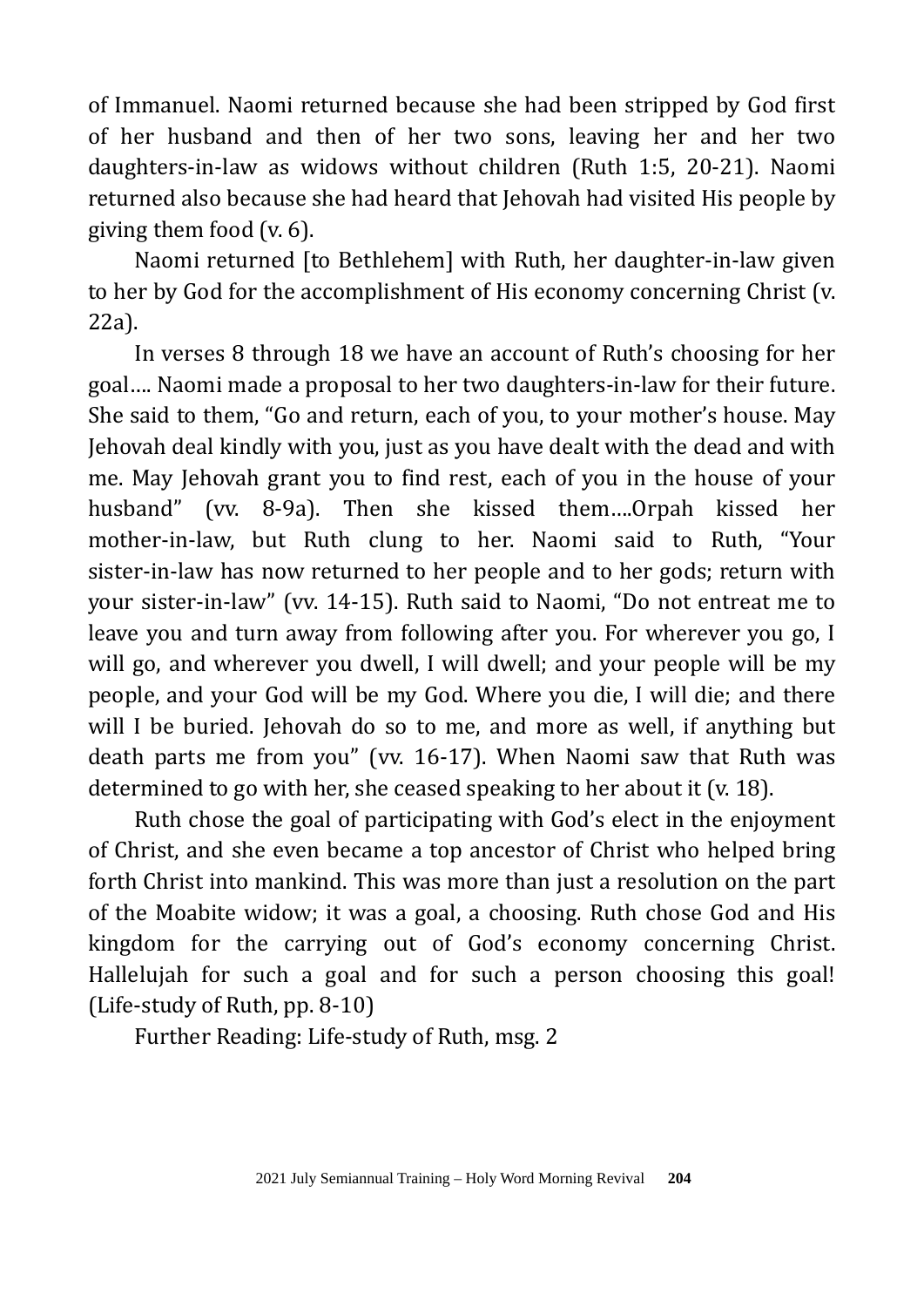### **Morning Nourishment**

**Lev. 23:22 And when you reap the harvest of your land, you shall not completely reap the corners of your field, nor shall you gather the gleanings of your harvest; you shall leave them for the poor and for the sojourner; I am Jehovah your God.**

#### **Col. 1:12 Giving thanks to the Father, who has qualified you for a share of the allotted portion of the saints in the light.**

After Ruth's husband died, she had two choices: remain in Moab or go with Naomi to be a foreigner in Israel. Ruth chose to go to the land of Israel because she probably had heard a great deal concerning God, God's promise, and the good land. She had heard the good news sufficiently for her to make a wonderful choice. After arriving in the land of Israel with Naomi, Ruth exercised her right.

God's commandment concerning the reaping of the harvest was that Jehovah would bless the children of Israel if they left the corners of their fields and the gleanings for the poor, the sojourners, the orphans, and the widows. Concerning this, Leviticus 23:22 says, "When you reap the harvest of your land, you shall not completely reap the corners of your field, nor shall you gather the gleanings of your harvest; you shall leave them for the poor and for the sojourner." A similar word is found in Leviticus 19:9-10. Deuteronomy 24:19 says, "When you reap your harvest in your field and you forget a sheaf in the field, you shall not turn back to gather it; it shall be for the sojourner, the orphan, and the widow, in order that Jehovah your God may bless you in all your undertakings." This shows not only the lovingkindness of God and how great, fine, and detailed He is, but shows also the rich produce of the good land. (Life-study of Ruth, p. 11)

# **Today's Reading**

God wanted to bless the harvest of the Israelites in the good land, but this blessing had a condition—that something would be left for the poor.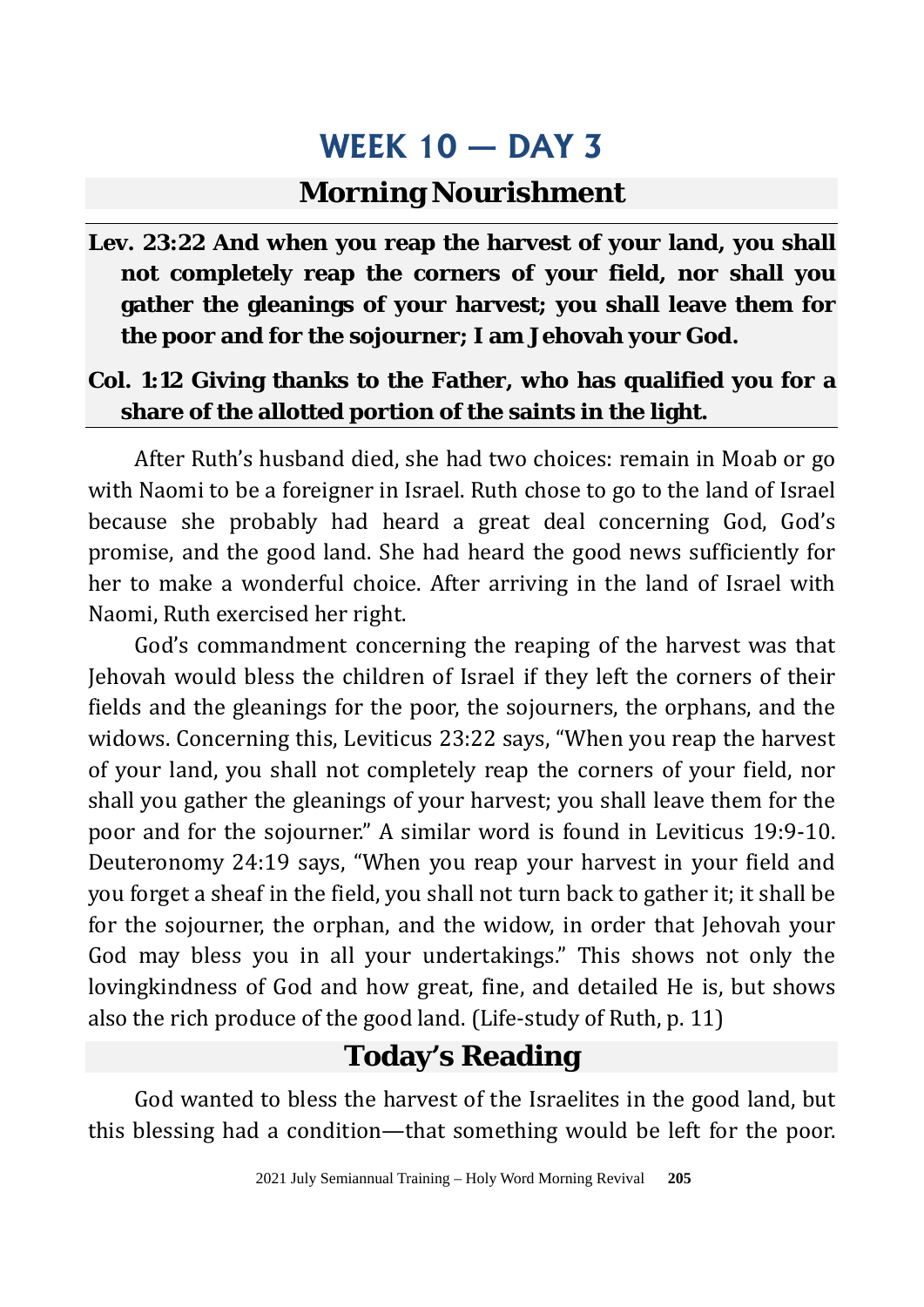The people would not be allowed to reap completely the corners of their field. However, in the ordinance of the law given by God through Moses regarding reaping, the size of the corners of the field was not specified. The size depended on the landlord's faith in Jehovah. The larger one's faith in Jehovah was, the larger the corners of the field would be. I believe that it was the practice of Boaz to obey this ordinance. He must have had great faith in Jehovah. Under God's sovereignty this ordinance seems to have been written for one person—Ruth.

Naomi returned to Bethlehem with her daughter-in-law Ruth at the beginning of the barley harvest (Ruth 1:22b). Barley, which ripens earlier than other grains, typifies the resurrected Christ (John 6:9-10, 56-58).

God is sovereign, and in His sovereignty He brought Ruth from Moab to the city of Bethlehem. Before she arrived there, He had prepared a rich, generous man by the name of Boaz. Ruth gained Naomi's permission to go gleaning (Ruth 2:2-3). Ruth asked Naomi to let her go to the field and glean among the ears of grain after him in whose sight Ruth had found favor. Naomi told Ruth to go, and she went and gleaned in the field after the reapers, happening to glean in a portion of the field belonging to Boaz.

Boaz eventually became acquainted with Ruth (vv. 4-7). He came from Bethlehem and said to the reapers, "Jehovah be with you," and they said to him, "Jehovah bless you" (v. 4). When Boaz asked the young man who was set over the reapers concerning Ruth, the young man told him that she was the young Moabite woman who had returned with Naomi from the country of Moab and who had asked to glean and gather after the reapers among the sheaves. His word to Boaz regarding Ruth indicates that he was happy with her, considering her a woman of fidelity and virtue. (Life-study of Ruth, pp. 11-13)

Further Reading: Life-study of Ruth, msg. 3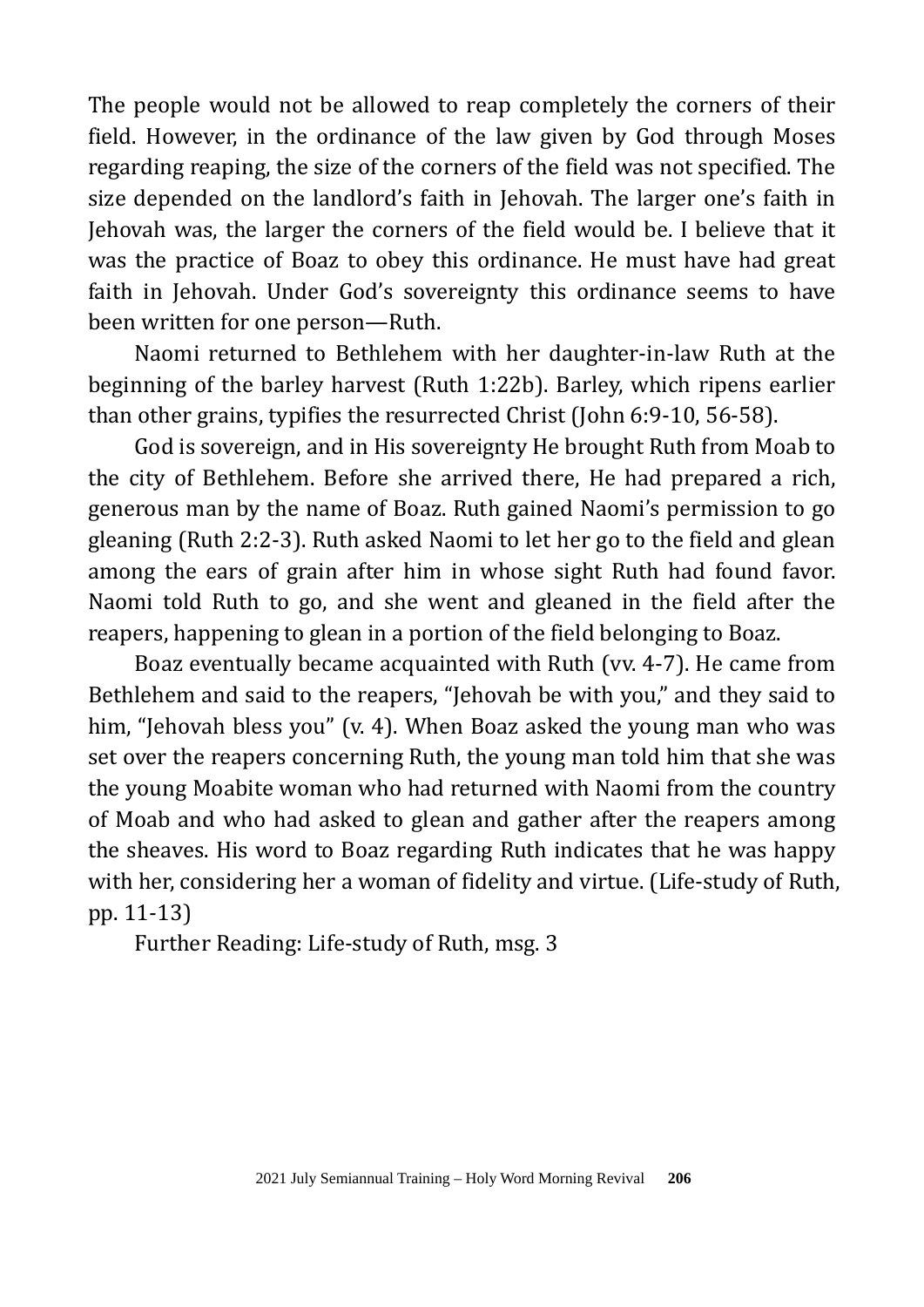### **Morning Nourishment**

- **Ruth 2:8 And Boaz said to Ruth,…Do not go to glean in another field,…but stay close to my young women.**
- **11-12 [For] all that you have done for your mother-in-law…, as well as how you left your father and mother and the land of your birth,…may Jehovah recompense your work, and may you have a full reward from Jehovah the God of Israel, under whose wings you have come to take refuge.**

In Ruth 2:8 through 13 we have Boaz's word of grace to Ruth….When Ruth heard these words, she fell upon her face, bowed herself to the ground, and asked Boaz, "Why have I found favor in your sight that you regard me, though I am a foreigner?" (v. 10). Boaz replied that all that she had done for her mother-in-law since the death of her husband Elimelech had been made known to him.

Boaz not only spoke kindly to Ruth but also showed generosity to her (vv. 14-16). At mealtime Boaz told her to eat some food, extending some parched grain to her, and she ate and was satisfied. When she rose up to glean, Boaz charged his young men to let her glean among the standing grain and not to rebuke her. Then he went on to say to them, "Also pull out some from the bundles for her, and leave it for her to glean; and do not rebuke her" (v. 16). (Life-study of Ruth, pp. 13-14)

### **Today's Reading**

When Ruth told Naomi that she had gleaned in the field of Boaz, Naomi said to her, "Blessed be he of Jehovah, whose lovingkindness has not failed for the living and for the dead" (Ruth 2:20a). Then Naomi told Ruth that the man was close to them, one of their kinsmen (v. 20b). In verse 22 Naomi charged Ruth, saying, "It is good, my daughter, that you go out with his young women, so that others do not meet you in any other field."…What was on Naomi's heart was not only that Ruth would partake of Boaz's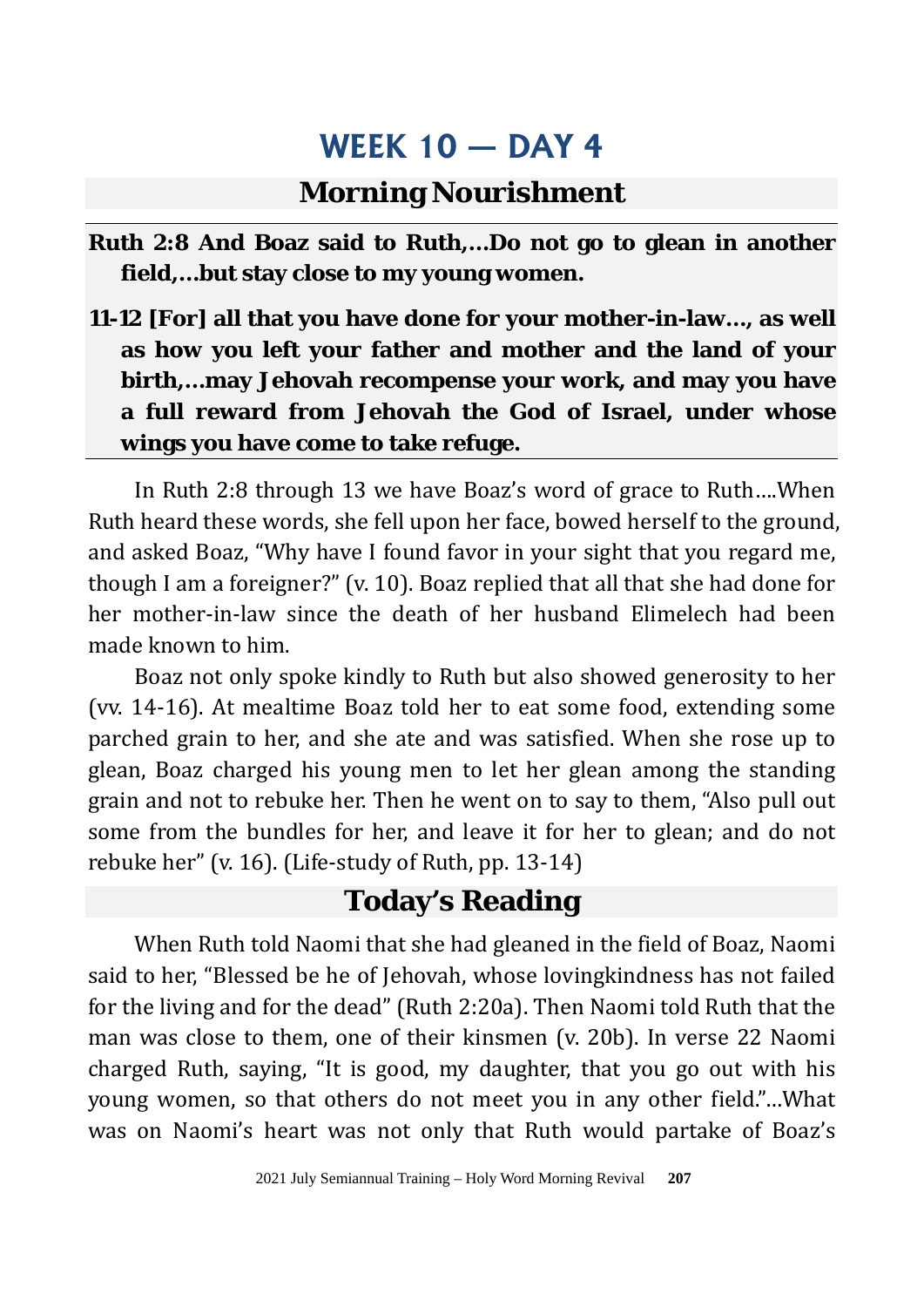riches and be satisfied, but also that she would gain Boaz himself as her husband and bring forth a son for the name of Elimelech.

Ruth, as one who had returned to God from her heathen background, exercised her right to partake of the rich produce of the inheritance of God's elect. Ruth, a Moabitess, had come to the good land as a sojourner. According to her threefold status as a sojourner, a poor one, and a widow, she exercised her right to glean the harvest. Although she was poor, she never became a beggar. Her gleaning was not her begging; it was her right.

The book of Ruth portrays the way, the position, the qualification, and the right of sinners to participate in Christ and to enjoy Christ. According to God's ordination, we have been qualified and positioned to claim our right to enjoy Christ. This means that today we do not need to beg God to save us. We can go to God to claim His salvation for ourselves. We have the position, the qualification, and the right to claim salvation from God. This is the highest standard of receiving the gospel.

As a narration, the book of Ruth is lovely, touching, convincing, and subduing. In the aromatic story in chapter 2, four types are implied. Boaz, rich in wealth (2:1), typifies Christ, who is rich in the divine grace (2 Cor. 12:9). The field of the God-promised good land (Ruth 2:2-3) typifies the all-inclusive Christ, who is the source of all the spiritual and divine products for the life supply to God's elect (Phil. 1:19b). Barley and wheat (Ruth 2:23) typify Christ as the material for making food for both God and His people (Lev. 2; John 6:9, 33, 35). Ruth, a Moabitess (Deut. 23:3), a heathen sinner, alienated from God's promises (Eph. 2:12), given the right to partake of the gleaning of the harvest of God's elect typifies the "Gentile dogs" who are privileged to partake of the crumbs under the table of the portion of God's elect children (Col. 1:12; Matt. 15:25-28). (Life-study of Ruth, pp. 14-15)

Further Reading: Life-study of 1 Corinthians, msg. 16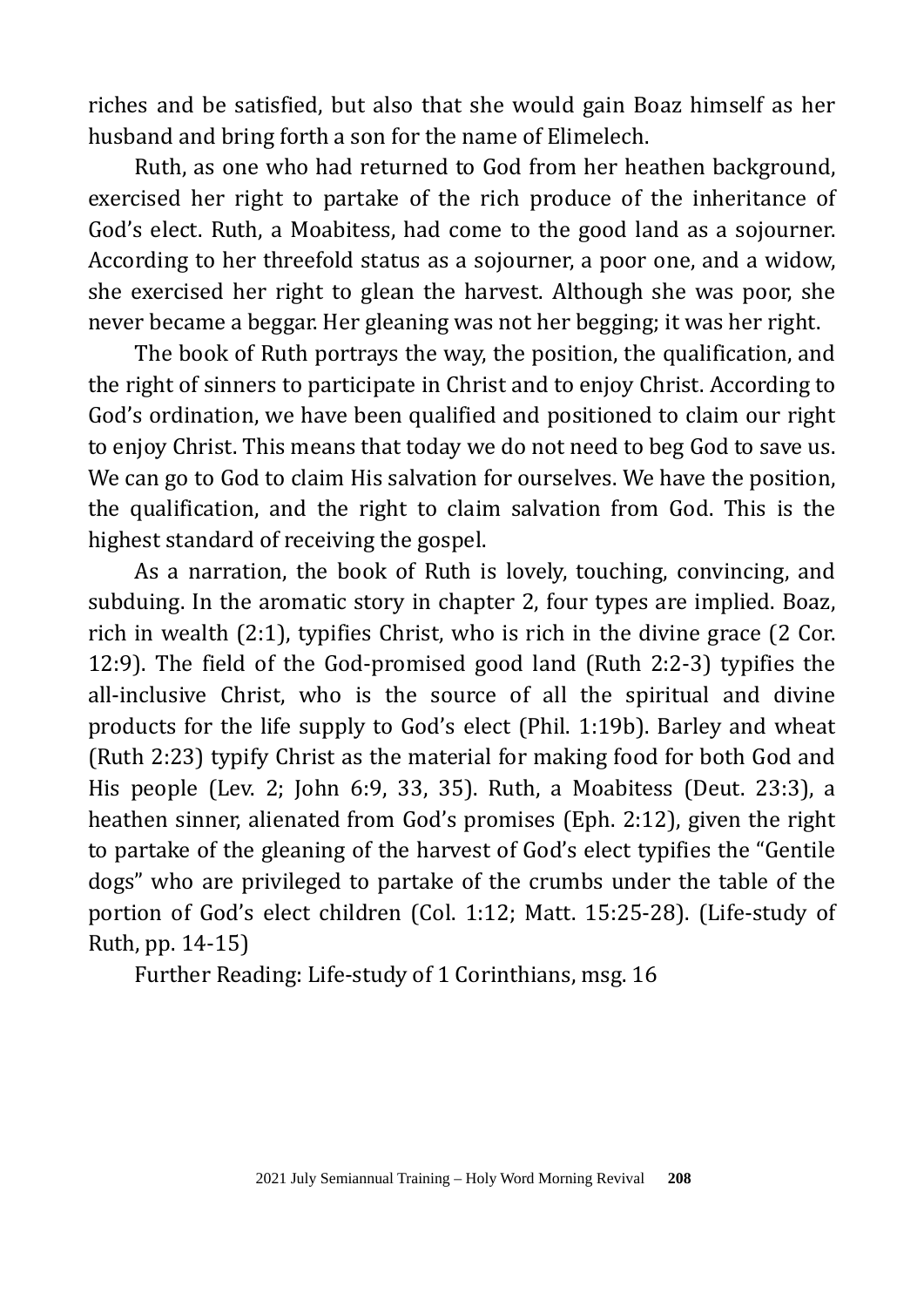### **Morning Nourishment**

**Ruth 3:1 And Naomi, her mother-in-law, said to her, My daughter, I must seek some resting place for you, that it may go well with you.** 

### **2 Cor. 11:2 For I am jealous over you with a jealousy of God; for I betrothed you to one husband to present you as a pure virgin to Christ.**

Ruth chapter 3 shows Ruth's seeking for her rest. We need to enjoy Christ to such an extent that we have rest. In order to have rest, we surely need a home. No place can give us as much rest as our home. In chapter 3 Naomi proposed and even pushed to gain a home for Ruth.

The steps taken by Ruth correspond to our spiritual experience…. By believing in the Lord Jesus, we were organically joined to Him. Now He is in us and we are in Him. With this intimate, organic union, we must begin to pursue Christ in order to gain, possess, experience, and enjoy Him. This is typified by Ruth's exercising of her right to gain and possess the produce of the good land. Just as Ruth had the right to enjoy the produce of the good land after coming into the land, so we have the right to enjoy Christ as our good land after believing in Him.

However, after our gleaning we still need a home so that we can have a settled rest. This kind of rest can come only through marriage….Naomi wanted to find a way to establish a home for Ruth [cf. v. 1]. If Ruth was to have a home for her rest, she needed a husband. Naomi realized that the proper person to be Ruth's husband was Boaz, who typifies Christ. (Life-study of Ruth, pp. 17-18)

## **Today's Reading**

Have you ever had a time with the Lord when you said, "Lord, You are my Husband"? Even though you are saved and you love the Lord, you will not have a home for your rest until you marry the Lord Jesus, taking Him as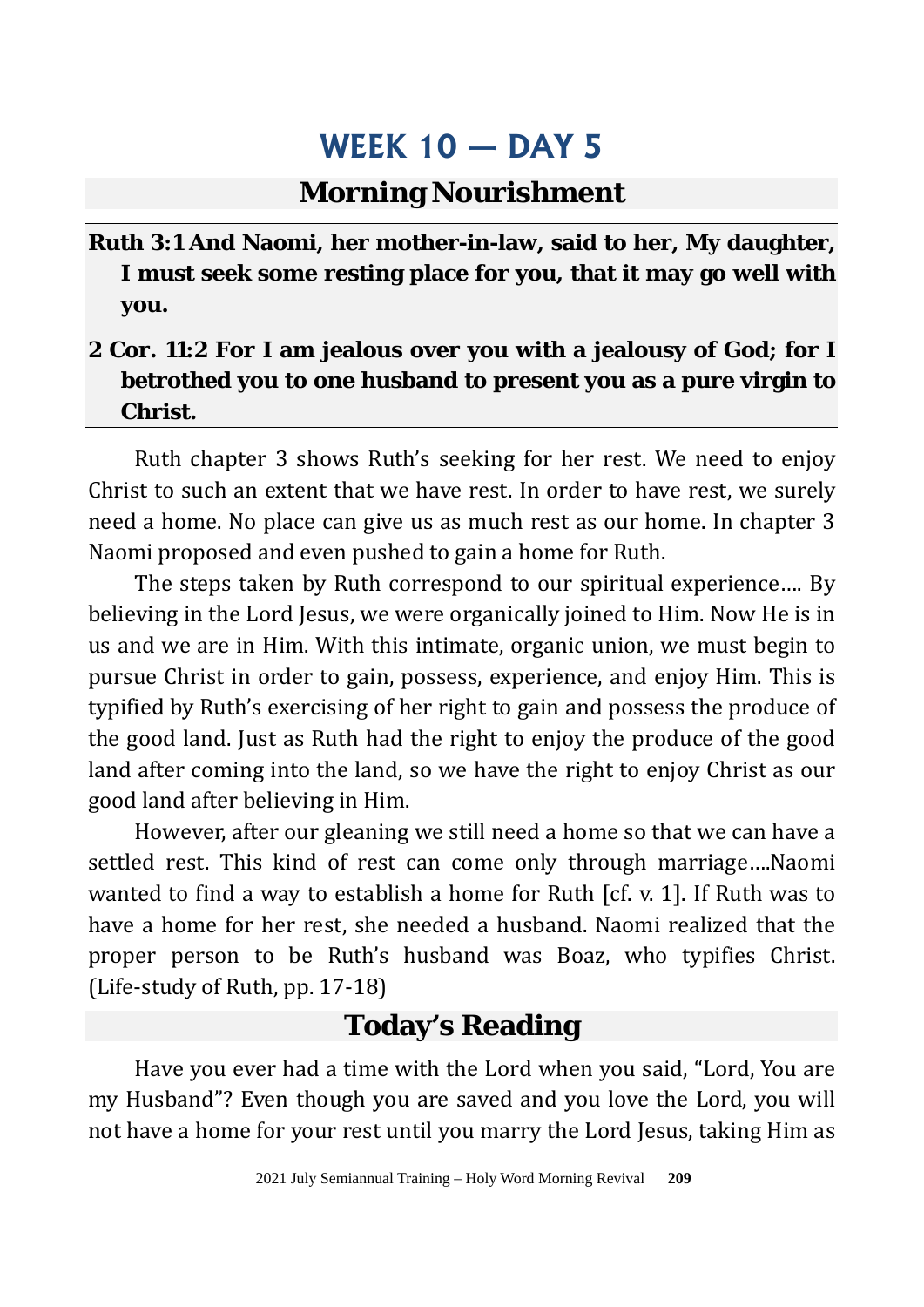your Husband.

In this modern age there are many idols, such as entertainment, sports, and shopping, which cause Christians to be unfaithful. It seems as if they have never been married to Christ, that they have never actually taken Him as their Husband. As a consequence, they are roaming, wandering from place to place with no rest.

The place to find our Husband is in our home, the church. Christ is the Husband in the church. To have a husband is not sufficient. We must also have a home…. If we have Christ, enjoy Christ, and experience Christ, yet we do not have the church, we are still homeless. Therefore, we must stress not only Christ as our Husband but also the church as our home. Christ as our Husband and the church as our home are a complete unit for us to have a proper and adequate rest.

Naomi was clear that Ruth needed to be married to Boaz…. There was the need for Naomi, as the person in the middle, to push Ruth and Boaz to get married. My burden today is like Naomi's. I am seeking a resting place for you, and the only way for you to have rest is to take Christ as your Husband. Thus, I am here as a person in the middle to push you to marry Christ….You need to do more than to glean in His field—you need to take Him as your Husband. My burden, therefore, is to push all of us to marry Christ. I am pushing us to marry Christ so that we can build up a home and enjoy Him in this home, which is the church.

Nothing is more intimate than marriage. Taking Christ as our Husband is a most intimate matter. If we marry Christ, taking Him as our Husband, our life will be changed. We will realize that we must have a wife's fidelity, and we will learn how to enjoy Christ as our life, walking and behaving in oneness with Him. Then we will become those who gain Christ and enjoy Christ, loving Him, staying at home with Him, and living with Him at home, in the church. If we do this, we will truly know the church life in the Lord's recovery. (Life-study of Ruth, pp. 18-19)

Further Reading: Life-study of Ruth, msg. 4; Life-study of Romans, msg. 1; Life-study of 2 Corinthians, msgs. 52-53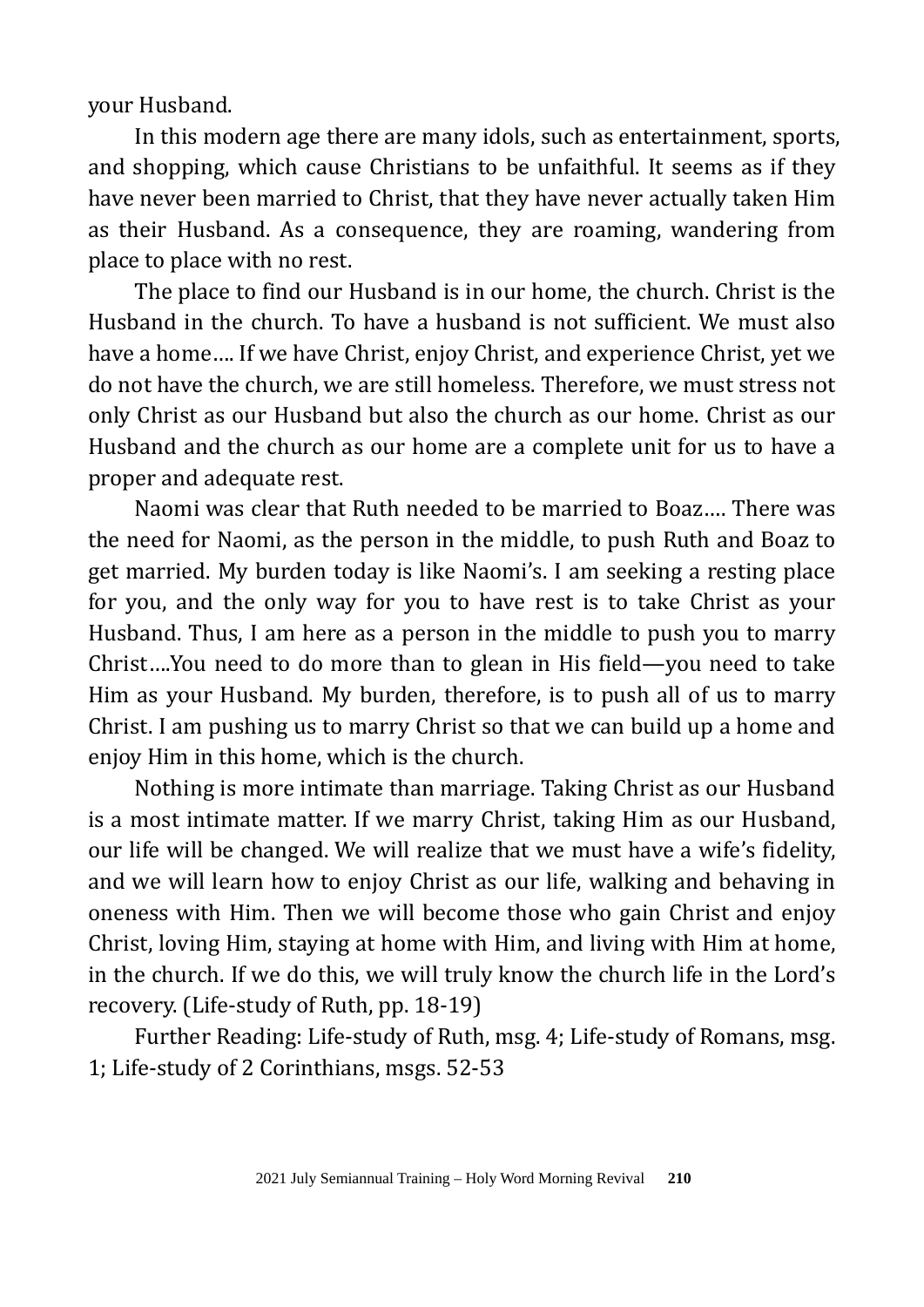## **Morning Nourishment**

- **Matt. 1:5-6 …And Boaz begot Obed of Ruth, and Obed begot Jesse, and Jesse begot David the king…**
- **Isa. 54:5 For your Maker is your Husband….And the Holy One of Israel is your Redeemer…**
- **Rom. 7:4 …You also have been made dead to the law through the body of Christ so that you might be joined to another, to Him who has been raised from the dead, that we might bear fruit to God.**

If we consider Matthew 1:5-6 and 16, we will see that Ruth's seeking for her rest was actually for the continuation of the genealogy to bring in Christ. (Life-study of Ruth, p. 21)

In Ruth 3:12 the first kinsman of Ruth's husband, Ruth's closest kinsman, typifies our natural man, who cannot and will not redeem us from the indebtedness (sin) of our old man (4:1-6). Boaz, the second kinsman of Ruth's husband, typifies Christ, who partook of blood and flesh (Heb. 2:14) to be our Kinsman and who can redeem us from our sin, recover the lost right of our natural man in God's creation, be our new Husband in His divine organic union with us, and take us as His counterpart for His increase (Ruth 4:7-13). (Ruth 3:12, footnote 1)

### **Today's Reading**

The crucial point…is that, as part of her reward for God's economy, Ruth gained a redeeming husband, who typifies Christ as the redeeming Husband to the believers. Only Christ can be both our Husband and our Redeemer….Now as believers in Christ, we have a Husband who is our eternal, present, and daily Redeemer, rescuing us, saving us, delivering us, from all our troubles. What a gain this is!

Ruth was redeemed from the indebtedness of the dead husband (Ruth 4:1-9). This typifies being redeemed from the sin of the believers' old

2021 July Semiannual Training – Holy Word Morning Revival **211**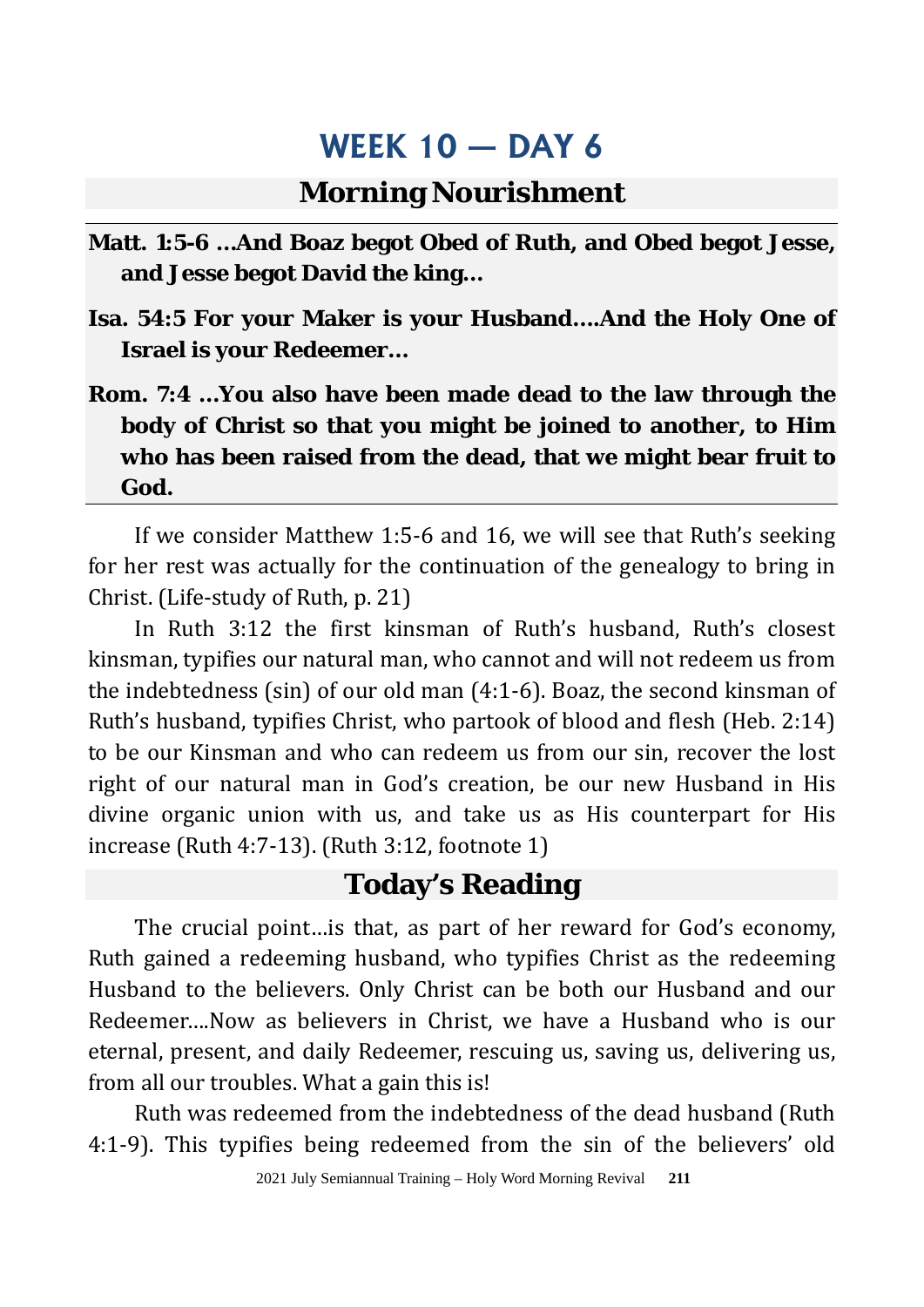man…. Boaz said to the kinsman who was closer than he, "On the day you buy the field from Naomi's hand, you must also acquire Ruth the Moabitess, the wife of the dead man, in order to raise up the dead man's name upon his inheritance" (v. 5). That kinsman replied, "I cannot redeem it for myself, or else I will mar my own inheritance. You redeem for yourself what I should redeem, for I cannot redeem it" (v. 6). Boaz did so, redeeming Ruth from her indebtedness.

According to Romans 7 the dead husband, our old husband, is our old man. God created us to be His wife, but we rebelled against Him. We gave Him up and assumed the position of the husband for ourselves. Our sinful husband encumbered us with many debts. But on the day we married Christ, we received a Husband who is our almighty, omnipotent Redeemer….Having Him as our Husband, we should come to Him and simply say, "Lord Jesus, I need You."

Another aspect of Ruth's reward is that she became a crucial ancestor in the genealogy to bring in the royal house of David for the producing of Christ (Ruth 4:13b-22; Matt. 1:5-16). This indicates that she had an all-inclusive and all-extensive gain with the position and capacity to bring Christ into the human race. She is thus a great link in the chain that is bringing Christ to every corner of the earth. We all are indebted to Ruth, for without her Christ could not have reached us.

The burden of this ministry is to produce Christ in the believers. This means that the goal of this ministry is not to teach you to be humble or merely to glorify God in your behavior. Ruth not only became a crucial ancestor in the genealogy for the producing of Christ, but she also continued the line of the God-created humanity for the incarnation of Christ (Matt. 1:5-16). The incarnation of Christ was a matter of His being brought out of eternity into time with His divinity…. Every day of our Christian life should be a continuation of Christ's incarnation, with Christ being brought forth in order to be born into others through our ministering Christ to them. In order for this to happen, we all need to speak for Christ, to speak forth Christ, and even speak Christ to others. Ministering Christ in this way will surely change us. (Life-study of Ruth, pp. 24-26)

Further Reading: Life-study of Ruth, msg. 5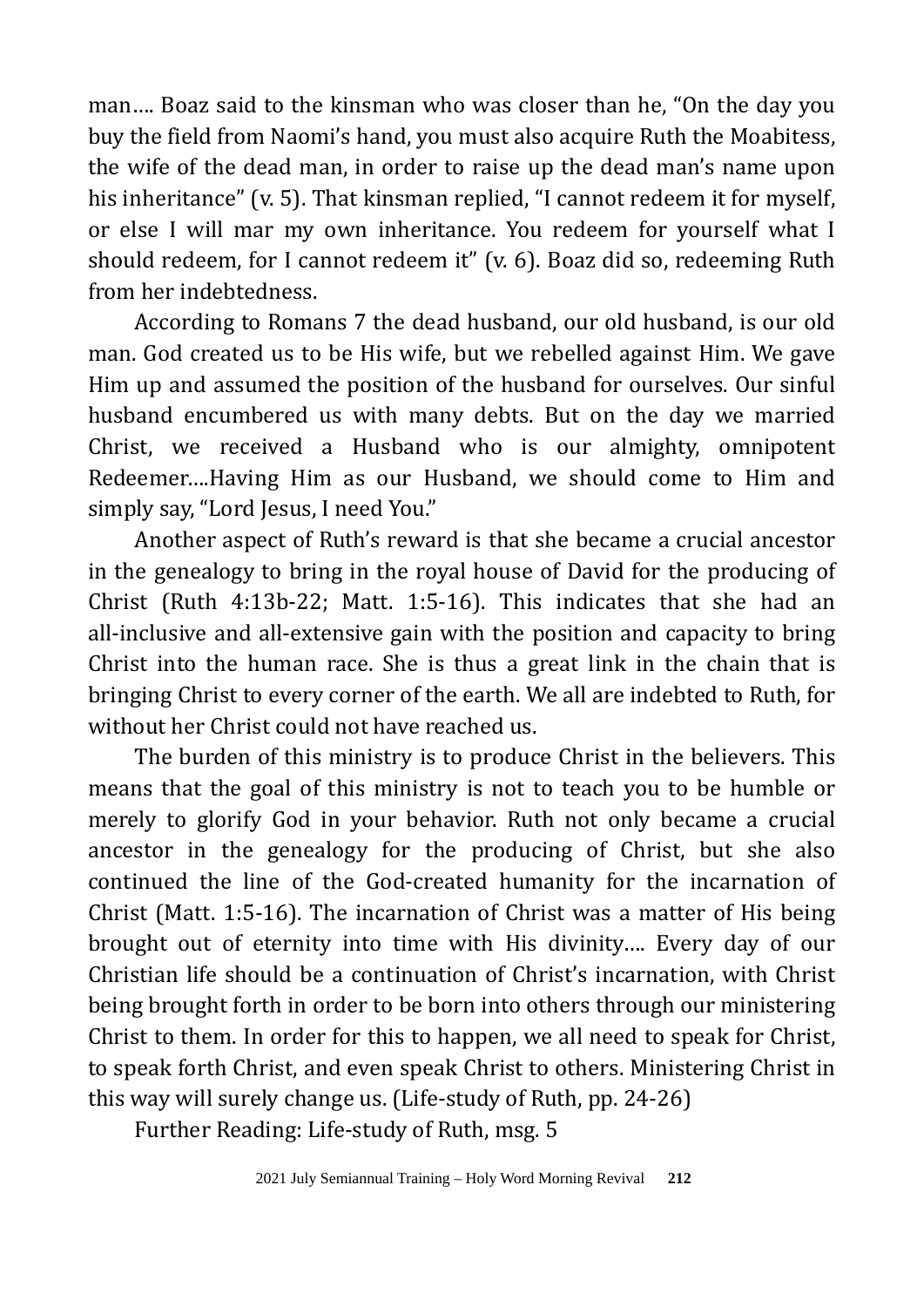# **‹‹ WEEK 10 — HYMN ››**

### **Hymns, #170 Lord, Thou art the lovely Bridegroom**

#### **Praise of the Lord — His Beauty**

1 Lord, Thou art the lovely Bridegroom, God appointed, dear to us; Thy dear self is so attractive, To our heart so beauteous! 2 Dear Beloved, we admire Thee, Who can tell Thy preciousness; All Thy love we deeply treasure And Thine untold loveliness. 3 Thou art fairer than the fairest, Thou art sweeter than the sweet; Thou art meek and Thou art gracious, None can e'er with Thee compete. 4 Full of myrrh are all Thy garments, And Thy lips are filled with grace; In the savor of Thy suffering, We in love Thyself embrace. 5 It is with the oil of gladness Thy God hath anointed Thee; From the palaces of ivory Praise shall ever rise to Thee. 6 God hath blessed Thee, Lord, forever, Thou hast won the victory; Now we see Thee throned in glory With Thy pow'r and majesty. 7 Thou art the desire of nations, All Thy worth they'll ever prove;

Thou, the chiefest of ten thousand,